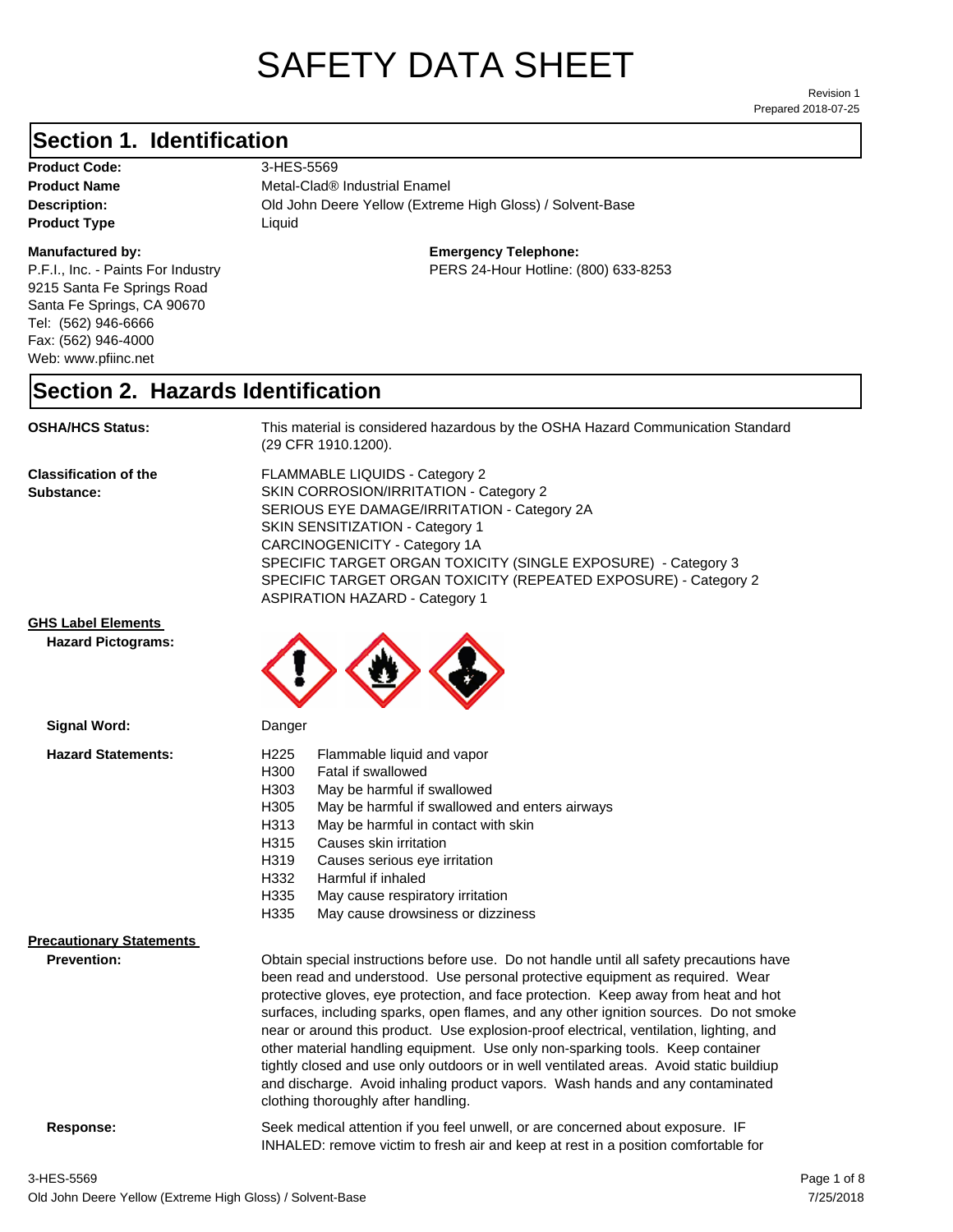| <b>Storage &amp; Disposal:</b>              | breathing. IF SWALLOWED: contact a poison control center or physician immediately.<br>Do not induce vomiting. IN CASE OF SKIN OR HAIR CONTACT: remove all<br>contaminated clothing, and wash skin with soap and water. If irritation or rash occurs,<br>get medical attention. IF IN EYES: rinse with copious amounts of water for several<br>minutes. Remove contact lenses, if present and easy to do so. If eye irritation persists,<br>seek medical attention.<br>Store in a locked and secure environment. Store in a cool, well ventilated area away<br>from direct sunlight and heat. Dispose of contents and container in accordance with all<br>local, regional, state, and federal regulations.                                                                                                                                                                                                                                                                                                                |
|---------------------------------------------|--------------------------------------------------------------------------------------------------------------------------------------------------------------------------------------------------------------------------------------------------------------------------------------------------------------------------------------------------------------------------------------------------------------------------------------------------------------------------------------------------------------------------------------------------------------------------------------------------------------------------------------------------------------------------------------------------------------------------------------------------------------------------------------------------------------------------------------------------------------------------------------------------------------------------------------------------------------------------------------------------------------------------|
| <b>Supplemental Label</b><br>Elements:      | Ensure adequate ventilation at all times when using this product and when sanding the<br>dried film. Wear an appropriate, NIOSH approved particulate respirator. Follow all<br>respirator manufacturer's directions for proper use. Abrading or sanding this product's<br>dried film may release crystalline silica which has been shown to cause lung damage<br>and may cause cancer following long term exposure. Rags, sandpaper, steel wool,<br>and other abrading materials or waste containing this product may spontaneously<br>combust when improperly disposed of. Product contains solvents which can cause<br>permanent brain and nervous system damage. Intentional misuse by concentrating<br>and inhaling the contents of this product can be harmful or fatal. Do not transfer<br>contents to another container.<br>PROPOSITION 65 WARNING: this product contains chemicals known to the State of<br>California to cause cancer and birth defects or other reproductive harm.<br>FOR INDUSTRIAL USE ONLY. |
| <b>Hazards not otherwise</b><br>classified: | None known.                                                                                                                                                                                                                                                                                                                                                                                                                                                                                                                                                                                                                                                                                                                                                                                                                                                                                                                                                                                                              |

## **Section 3. Composition/Information on Ingredients**

| Chemical Name / CAS No                                                              |
|-------------------------------------------------------------------------------------|
| <b>Regular Mineral Spirits</b><br>64741-41-9<br>10 to 20%<br>Vapor Pressure: 2 mmHg |
| Calcium Carbonate<br>1317-65-3<br>5 to 10%                                          |
| <b>Titanium Dioxide</b><br>13463-67-7<br>5 to 10%                                   |
| Naphtha<br>64742-89-8<br>5 to 10%<br>Vapor Pressure: 12 mmHg                        |
| Xylene<br>1330-20-7<br>1 to 5%<br>Vapor Pressure: 1.06 kPa                          |
| <b>Mineral Spirits</b><br>8052-41-3<br>1 to 5%<br>Vapor Pressure: 2 mmHg            |
| Acetone<br>67-64-1<br>1 to 5%<br>Vapor Pressure: 30.796 kPA                         |

#### **Section 4. First Aid Measures**

#### **Description of First Aid Measures**

Eye Contact: **IMMED** Immediately flush eyes with copious amounts of water. Remove any contact lenses.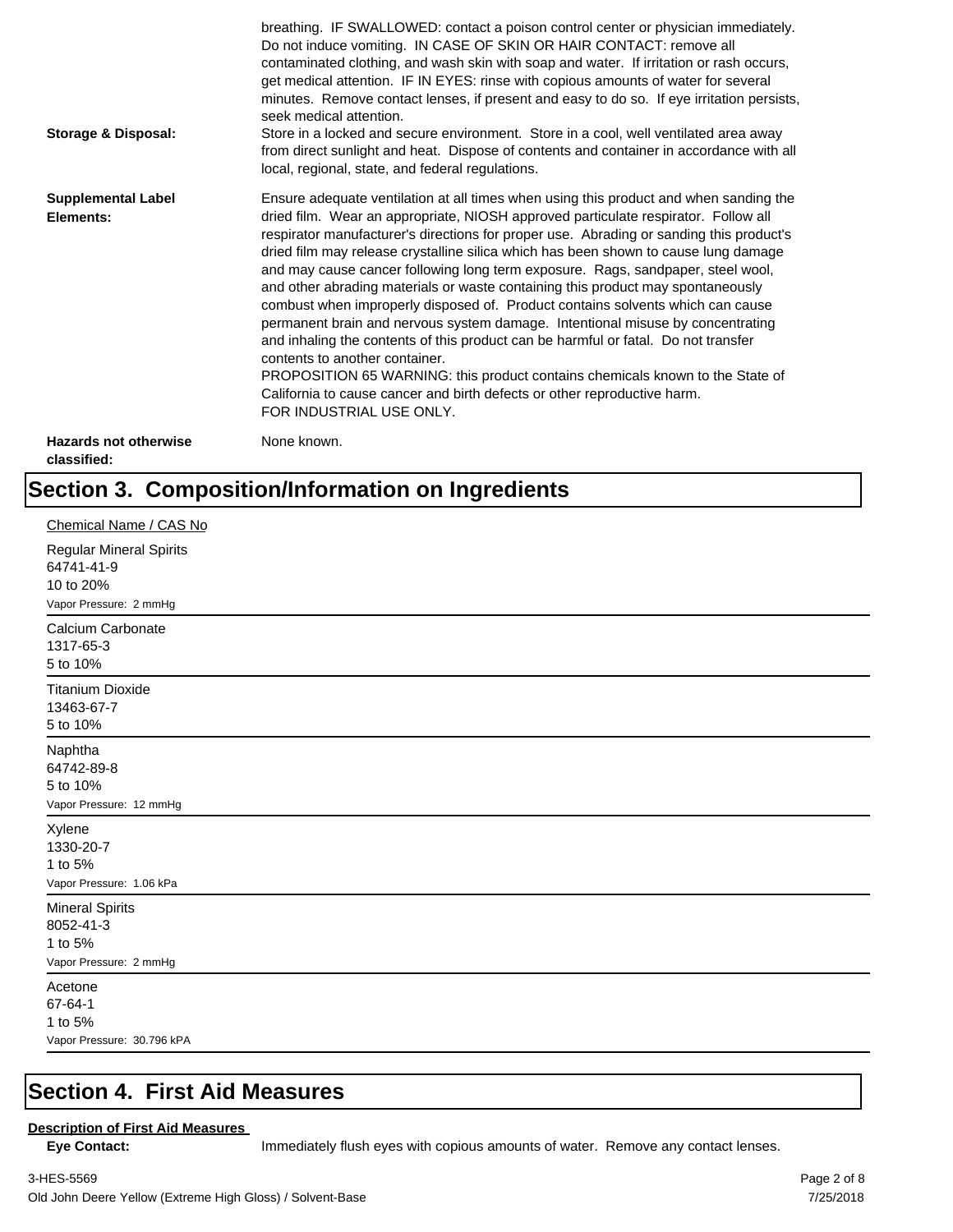| Inhalation:                                         | Rinse for at least 10 minutes. Get medical attention.<br>Remove victim to fresh air and maintain in a rest position comfortable for breathing. If<br>fumes are still present, all rescuers should wear appropriate respirators. If victim<br>exhibits irregular breathing, trained personnel should provide artificial respiration or<br>oxygen. Mouth-to-mouth resuscitation may be dangerous. If necessary, contact a<br>poison control center or physician immediately. If victim is unconscious, place in a<br>recovery position and seek medical help immediately. Maintain an open airway for the<br>victim.                                                                                                                                                                                                                    |
|-----------------------------------------------------|---------------------------------------------------------------------------------------------------------------------------------------------------------------------------------------------------------------------------------------------------------------------------------------------------------------------------------------------------------------------------------------------------------------------------------------------------------------------------------------------------------------------------------------------------------------------------------------------------------------------------------------------------------------------------------------------------------------------------------------------------------------------------------------------------------------------------------------|
| <b>Skin Contact:</b>                                | Wash affected areas with soap and water. Remove contaminated clothing and shoes.<br>Continue to rinse the affected area for at least ten minutes. Get medical attention if<br>discomfort continues. Avoid further exposure in the event of any symptoms or<br>complaints.                                                                                                                                                                                                                                                                                                                                                                                                                                                                                                                                                             |
| Ingestion:                                          | If product is ingested, contact a poison control center or a physician immediately. Do<br>not induce vomitting. Rinse mouth with water and remove dentures, if any. Remove<br>victim to fresh air and keep at rest in a comfortable position to facilitate breathing. If<br>the victim is conscious and the product has been swallowed, provide small quantities of<br>water to drink. Cease if the victim feels sick, as vomitting may be dangerous.<br>Aspiration hazard if swallowed. This product can enter the lungs and cause damage.<br>If vomitting occurs, the head should be kept low so that vomit does not enter the lungs.<br>Never administer anything by mouth to an unconscious person. If unconscious, place<br>in a recovery position while medical attention is sought. Maintain an open airway for<br>the victim. |
| <b>Potential Acute Health Effects</b>               |                                                                                                                                                                                                                                                                                                                                                                                                                                                                                                                                                                                                                                                                                                                                                                                                                                       |
| <b>Eye Contact:</b>                                 | Causes serious eye irritation.                                                                                                                                                                                                                                                                                                                                                                                                                                                                                                                                                                                                                                                                                                                                                                                                        |
| Inhalation:                                         | Can cause central nervous system depression. May cause drowsiness and dizziness<br>as well as respiratory irritation.                                                                                                                                                                                                                                                                                                                                                                                                                                                                                                                                                                                                                                                                                                                 |
| <b>Skin Contact:</b>                                | Causes skin irritation. May cause an allergic skin reaction.                                                                                                                                                                                                                                                                                                                                                                                                                                                                                                                                                                                                                                                                                                                                                                          |
| Ingestion:                                          | Can cause central nervous system depression. May be fatal if swallowed and allowed<br>to enter airways. Irritating to mouth, throat and stomach.                                                                                                                                                                                                                                                                                                                                                                                                                                                                                                                                                                                                                                                                                      |
| <b>Over-Exposure Signs &amp; Symptoms</b>           |                                                                                                                                                                                                                                                                                                                                                                                                                                                                                                                                                                                                                                                                                                                                                                                                                                       |
| <b>Eye Contact:</b>                                 | Adverse symptoms may include: pain or irritation, watering, redness.                                                                                                                                                                                                                                                                                                                                                                                                                                                                                                                                                                                                                                                                                                                                                                  |
| Inhalation:                                         | Adverse symptoms may include: respiratory tract irritation, coughing, nausea or<br>vomiting, headache, drowsiness or fatigue, dizziness or vertigo, unconsciousness.                                                                                                                                                                                                                                                                                                                                                                                                                                                                                                                                                                                                                                                                  |
| <b>Skin Contact:</b>                                | Adverse symptoms may include: irritation, redness.                                                                                                                                                                                                                                                                                                                                                                                                                                                                                                                                                                                                                                                                                                                                                                                    |
| Ingestion:                                          | Adverse symptoms may include: nausea, vomiting.                                                                                                                                                                                                                                                                                                                                                                                                                                                                                                                                                                                                                                                                                                                                                                                       |
|                                                     | Indication of immediate medical attention and special treatment needed                                                                                                                                                                                                                                                                                                                                                                                                                                                                                                                                                                                                                                                                                                                                                                |
| <b>Notes to Physician:</b>                          | Treat symptomatically. Contact poison treatment specialists if large quantities have<br>been ingested or inhaled.                                                                                                                                                                                                                                                                                                                                                                                                                                                                                                                                                                                                                                                                                                                     |
| <b>Specific Treatments:</b>                         | None specified.                                                                                                                                                                                                                                                                                                                                                                                                                                                                                                                                                                                                                                                                                                                                                                                                                       |
| <b>Protection of First Aid</b><br><b>Providers:</b> | No action should be taken involving any personal risk or without proper training. If<br>fumes are still present, rescuers should wear appropriate respirators or a self<br>contained breathing apparatus. Mouth-to-mouth resuscitation may be dangerous for<br>the first aid provider. Wash all contaminated clothing with soap and water before<br>removal.                                                                                                                                                                                                                                                                                                                                                                                                                                                                          |

## **Section 5. Fire Fighting Measures**

| <u>Extinguishing Media</u> |                                                                                                                                                                                                                                                                                                                                                                                                                   |  |
|----------------------------|-------------------------------------------------------------------------------------------------------------------------------------------------------------------------------------------------------------------------------------------------------------------------------------------------------------------------------------------------------------------------------------------------------------------|--|
| <b>Suitable Media:</b>     | Dry chemical, CO2, water spray (fog), foam, dry sand.                                                                                                                                                                                                                                                                                                                                                             |  |
| Unsuitable Media:          | Do not use water jet.                                                                                                                                                                                                                                                                                                                                                                                             |  |
| <b>Specific Hazards:</b>   | The material contains flammable liquid and vapor. Closed containers may explode<br>when exposed to extreme heat as a result of buildup of steam. Vapors may form<br>explosive mixtures with air. Vapors can travel to a source of ignition and flash back.<br>Keep containers tightly closed and isolate from heat, electrical equipment, sparks, and<br>open flames. No unusual fire or explosion hazards noted. |  |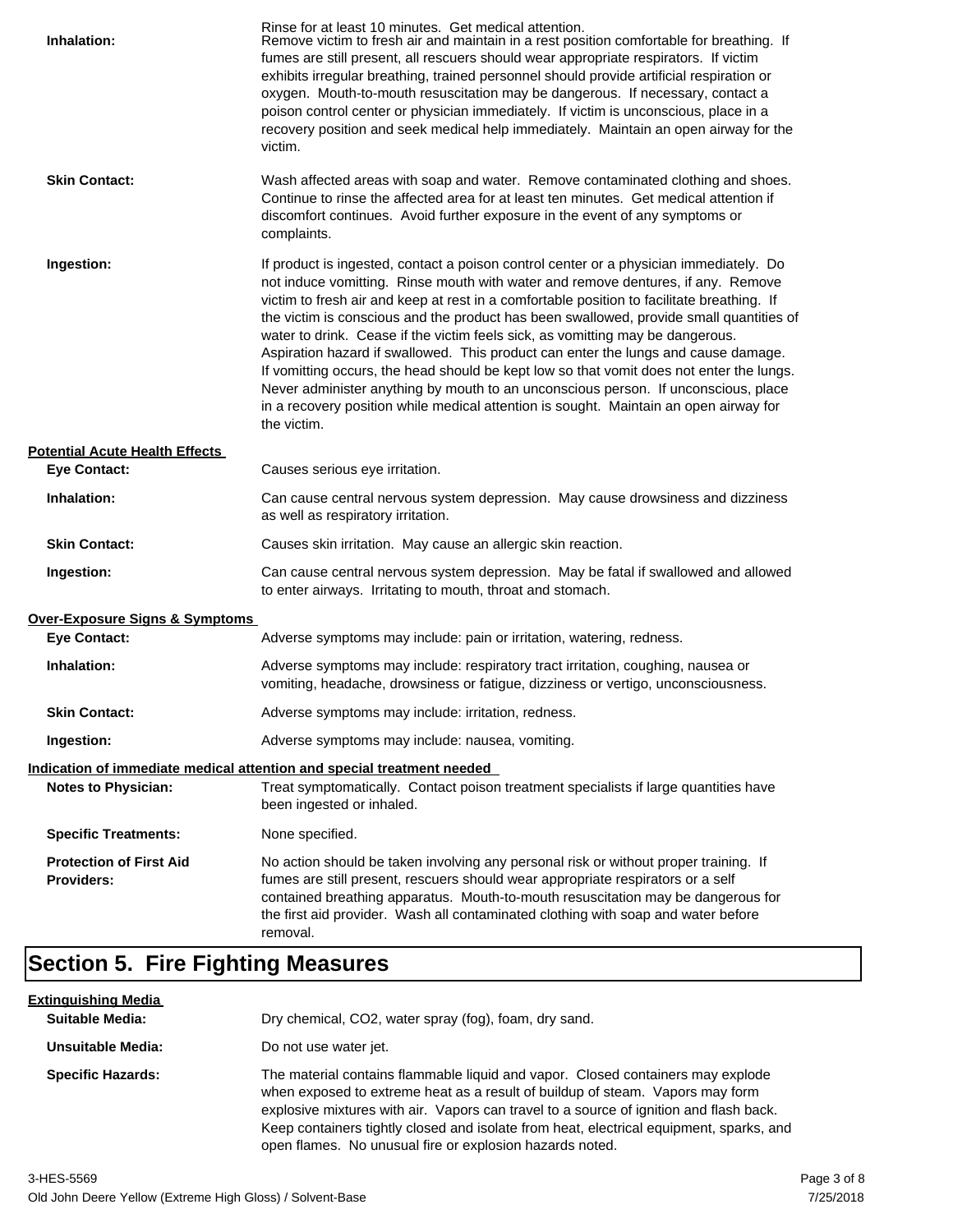Water may be used to cool closed containers to prevent pressure buildup and possible autoignition or explosion. Evacuate area and fight fire from safe distance. Containers may explode when heated. Firefighters should wear appropriate protective equipment and self-contained breathing apparatus with a full face-piece operated in positive pressure mode.

#### **Section 6. Accidental Release Measures**

| <b>Environmental Precautions:</b>                               | Avoid dispersal of spilled material and runoff from contacting soil, waterways, drains,<br>and sewers. Inform the relevant authorities if the product has caused environmental<br>pollution.                                                                                                                                                                                                                                                                                                                                                                                        |
|-----------------------------------------------------------------|-------------------------------------------------------------------------------------------------------------------------------------------------------------------------------------------------------------------------------------------------------------------------------------------------------------------------------------------------------------------------------------------------------------------------------------------------------------------------------------------------------------------------------------------------------------------------------------|
| <b>Steps to be Taken if Material</b><br>is Released or Spilled: | Contain spilled liquid with sand or earth. Do not use combustible materials such as<br>sawdust. Eliminate all ignition sources and use explosion-proof equipment. Place<br>material in a container and dispose of according to local, regional, state, and federal<br>regulations. Ventilate area and remove product with inert absorbent and non-sparking<br>tools. Do not incinerate closed containers.                                                                                                                                                                           |
| <b>Small Spills:</b>                                            | Stop leak if doing so can be done without risk. Remove containers from spill area.<br>Use non-sparking tools. Dilute with water and mop up if water-soluble. If not<br>water-soluble, absorb with inert dry material and place in appropriate waste container.<br>Dispose of via a licensed waste disposal contractor.                                                                                                                                                                                                                                                              |
| Large Spills:                                                   | Stop leak if doing so can be done without risk. Remove containers from spill area.<br>Use non-sparking tools. Approach the release from upwind. Prevent entry into<br>sewers, waterways, basements, or confined areas. Wash spillages into an effluent<br>treatment plant or proceed as follows: contain and collect spillage with inert absorbent<br>materials and place in a container for disposal according to local regulations. Dispose<br>of via a licensed waste disposal contractor. See Section 1 for emergency contact<br>information and Section 13 for waste disposal. |

#### **Section 7. Handling and Storage**

**Handling:** Wash thoroughly after handling. Eating, drinking, and smoking should be prohibited in areas where this material is handled, stored, and processed. Wash hands and face before eating or drinking. Remove contaminated clothing and launder before reuse. Use only with adequate ventilation. Follow all SDS and label precautions even after container is emptied, as it may retain product residues. Avoid breathing fumes, vapors, or mist. Avoid contact with eyes, skin, and clothing.

Storage: Store in a dry, cool, well ventilated place. Keep container tightly closed while not in use. Isolate from heat, electrical equipment, sparks, and open flame. Do not store above 120 degrees Fahrenheit. Store large quantities in buildings designed and protected for storage of NFPA Class II combustible liquids. Protect from heat, moisture, and foreign materials.

### **Section 8. Exposure Controls/Personal Protection**

| Chemical Name / CAS No<br><b>Regular Mineral Spirits</b><br>64741-41-9<br>10 to 20%<br>Vapor Pressure: 2 mmHg | <b>OSHA Exposure Limits</b><br>$100$ ppm | <b>ACGIH Exposure Limits</b><br>100 ppm | <b>Other Exposure Limits</b> |
|---------------------------------------------------------------------------------------------------------------|------------------------------------------|-----------------------------------------|------------------------------|
| Calcium Carbonate<br>1317-65-3<br>5 to 10%                                                                    | $15 \text{ mg/m}$                        | $10$ mg/m $3$                           |                              |
| <b>Titanium Dioxide</b><br>13463-67-7<br>5 to 10%                                                             | $5$ mg/m $3$                             | $10$ mg/m $3$                           |                              |
| Naphtha<br>64742-89-8<br>5 to 10%<br>Vapor Pressure: 12 mmHg                                                  | 500 ppm                                  | 300 ppm                                 |                              |
| Xylene<br>3-HES-5569                                                                                          | 100 ppm                                  | $100$ ppm                               | Page 4 of 8                  |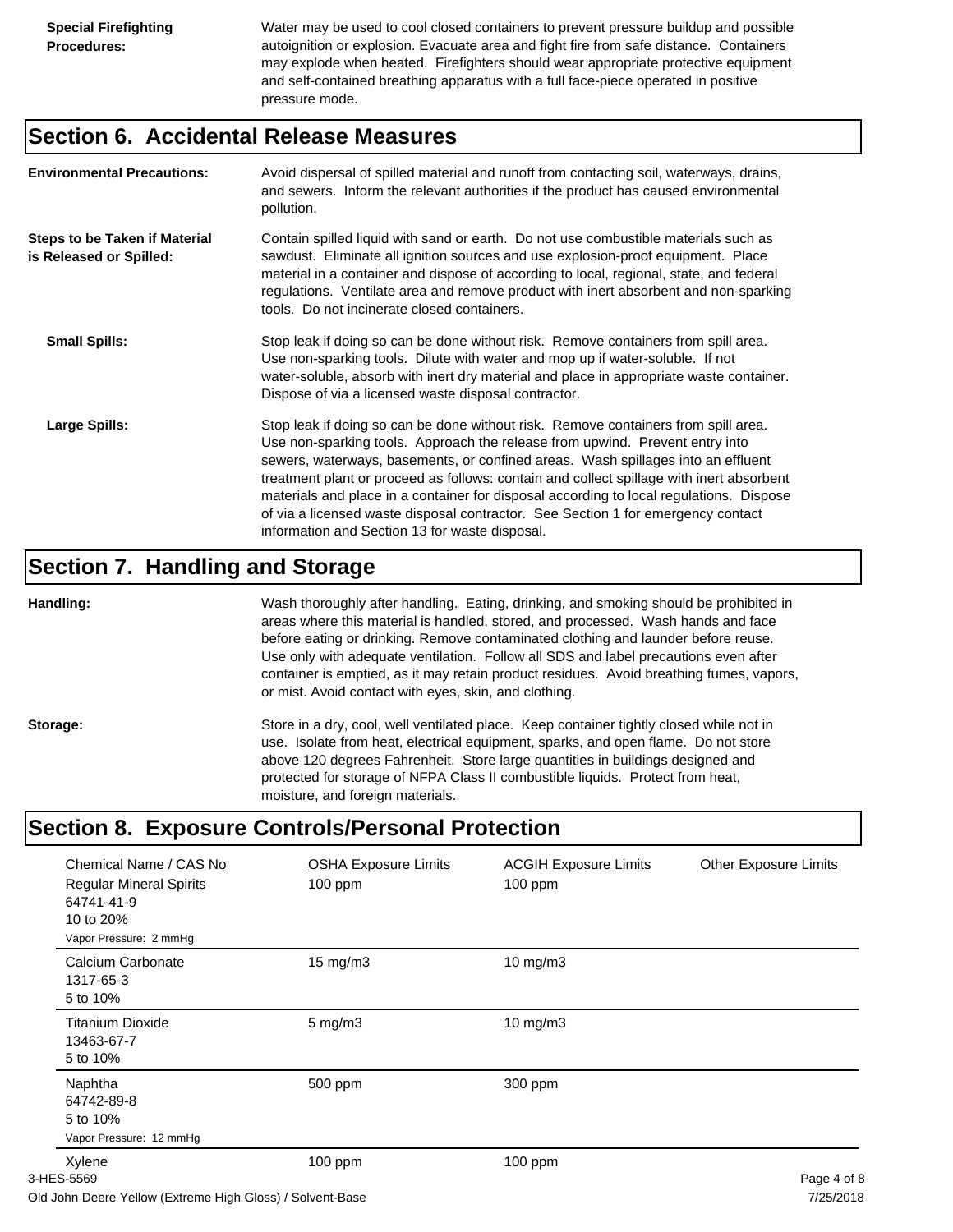1 to 5% Vapor Pressure: 1.06 kPa

| 1 to $5%$                     | <b>Mineral Spirits</b><br>8052-41-3<br>Vapor Pressure: 2 mmHq                                                                                                                                                                                                                                                                                                                                                                                                                                                                                                                                                                                                           | 100 ppm                                       | 100 ppm                                                                                                                                                                                                                                                                                                                                                                                                                                                                                                                                                                                                                                                                                                                                                                                       |
|-------------------------------|-------------------------------------------------------------------------------------------------------------------------------------------------------------------------------------------------------------------------------------------------------------------------------------------------------------------------------------------------------------------------------------------------------------------------------------------------------------------------------------------------------------------------------------------------------------------------------------------------------------------------------------------------------------------------|-----------------------------------------------|-----------------------------------------------------------------------------------------------------------------------------------------------------------------------------------------------------------------------------------------------------------------------------------------------------------------------------------------------------------------------------------------------------------------------------------------------------------------------------------------------------------------------------------------------------------------------------------------------------------------------------------------------------------------------------------------------------------------------------------------------------------------------------------------------|
| Acetone<br>67-64-1<br>1 to 5% | Vapor Pressure: 30.796 kPA                                                                                                                                                                                                                                                                                                                                                                                                                                                                                                                                                                                                                                              | 1,000 ppm                                     | 500 ppm                                                                                                                                                                                                                                                                                                                                                                                                                                                                                                                                                                                                                                                                                                                                                                                       |
|                               | <b>Engineering Controls:</b>                                                                                                                                                                                                                                                                                                                                                                                                                                                                                                                                                                                                                                            |                                               | Use process enclosures, local exhaust ventilation, or other engineering controls to<br>keep worker exposure to airborne contaminants below any recommended or statutory<br>limits. The engineering controls also need to keep gas, vapor, or dust concentrations<br>below any lower explosive limits. Use explosion-proof ventilation equipment.                                                                                                                                                                                                                                                                                                                                                                                                                                              |
|                               | <b>Environmental Controls:</b>                                                                                                                                                                                                                                                                                                                                                                                                                                                                                                                                                                                                                                          |                                               | Emissions from ventilation or work process equipment should be checked to ensure<br>they comply with the requirements of environmental protection legislation. In some<br>cases, fume scrubbers, filters, and other engineering modifications to the process<br>equipment may be required to reduce emissions to acceptable levels.                                                                                                                                                                                                                                                                                                                                                                                                                                                           |
|                               | <b>Respiratory Protection:</b>                                                                                                                                                                                                                                                                                                                                                                                                                                                                                                                                                                                                                                          | adequate protection.                          | Use a properly fitted, air-purifying or air-fed respirator complying with an approved<br>standard if a risk assessment indicates this is necessary. Respiratory protection<br>programs that meet OSHA 1910.134 and ANSI Z88.2 requirements must be followed<br>when workplace conditions warrant a respirator's use. A NIOSH/MSHA approved<br>respirator with an organic vapor cartridge may be permissible under circumstances<br>where airborne concentrations are expected to exceed exposure limits. Protection<br>provided by air purifying respirators is limited. Use a positive pressure, air supplied<br>respirator if there is any potential for an uncontrolled release, exposure levels are not<br>known, or in any circumstances where air purifying respirators may not provide |
|                               | <b>Skin Protection:</b><br>Use impervious, chemical resistant gloves to prevent prolonged skin contact and<br>absorption of material through the skin. Nitrile or neoprene gloves may afford<br>adequate protection. Personal protective equipment for the body should be selected<br>based on the task being performed and the risks involved, and should be approved by<br>a specialist before handling this product. Where there is a risk of ignition from static<br>electricity, wear anti-static protective clothing. For best protection, the clothing should<br>include anti-static boots, gloves, and overalls. Appropriate footwear should always be<br>used. |                                               |                                                                                                                                                                                                                                                                                                                                                                                                                                                                                                                                                                                                                                                                                                                                                                                               |
| <b>Eye Protection:</b>        |                                                                                                                                                                                                                                                                                                                                                                                                                                                                                                                                                                                                                                                                         | times to protect against splashes of liquids. | Safety eyewear, such as splash goggles or a full face shield, should be worn at all                                                                                                                                                                                                                                                                                                                                                                                                                                                                                                                                                                                                                                                                                                           |
|                               | <b>Hygienic Measures:</b>                                                                                                                                                                                                                                                                                                                                                                                                                                                                                                                                                                                                                                               |                                               | Wash thoroughly with soap and water before eating, drinking, or smoking. Remove<br>contaminated clothing immediately and launder before reuse.                                                                                                                                                                                                                                                                                                                                                                                                                                                                                                                                                                                                                                                |

## **Section 9. Physical and Chemical Properties**

| <b>Physical State:</b>  | Liquid            |  |
|-------------------------|-------------------|--|
| Odor:                   | Solvent odor      |  |
|                         |                   |  |
| Vapor Density           | Heavier than air  |  |
| Vapor Density           | 4.24              |  |
| Vapor Pressure          | 6 kPA             |  |
| <b>Evaporation Rate</b> | Slower than ether |  |
| Boiling Range           | 56 to 157 C       |  |
| Specific Gravity (SG)   | 1.071             |  |
| Material VOC (Lb / Gal) | 2.59              |  |
| Material VOC $(q/L)$    | 310.75            |  |
| Coating VOC (Lb/Gal)    | 2.65              |  |
| Coating VOC (g/L)       | 317.86            |  |
| Flash Point:            | 32 C (90 F)       |  |
|                         |                   |  |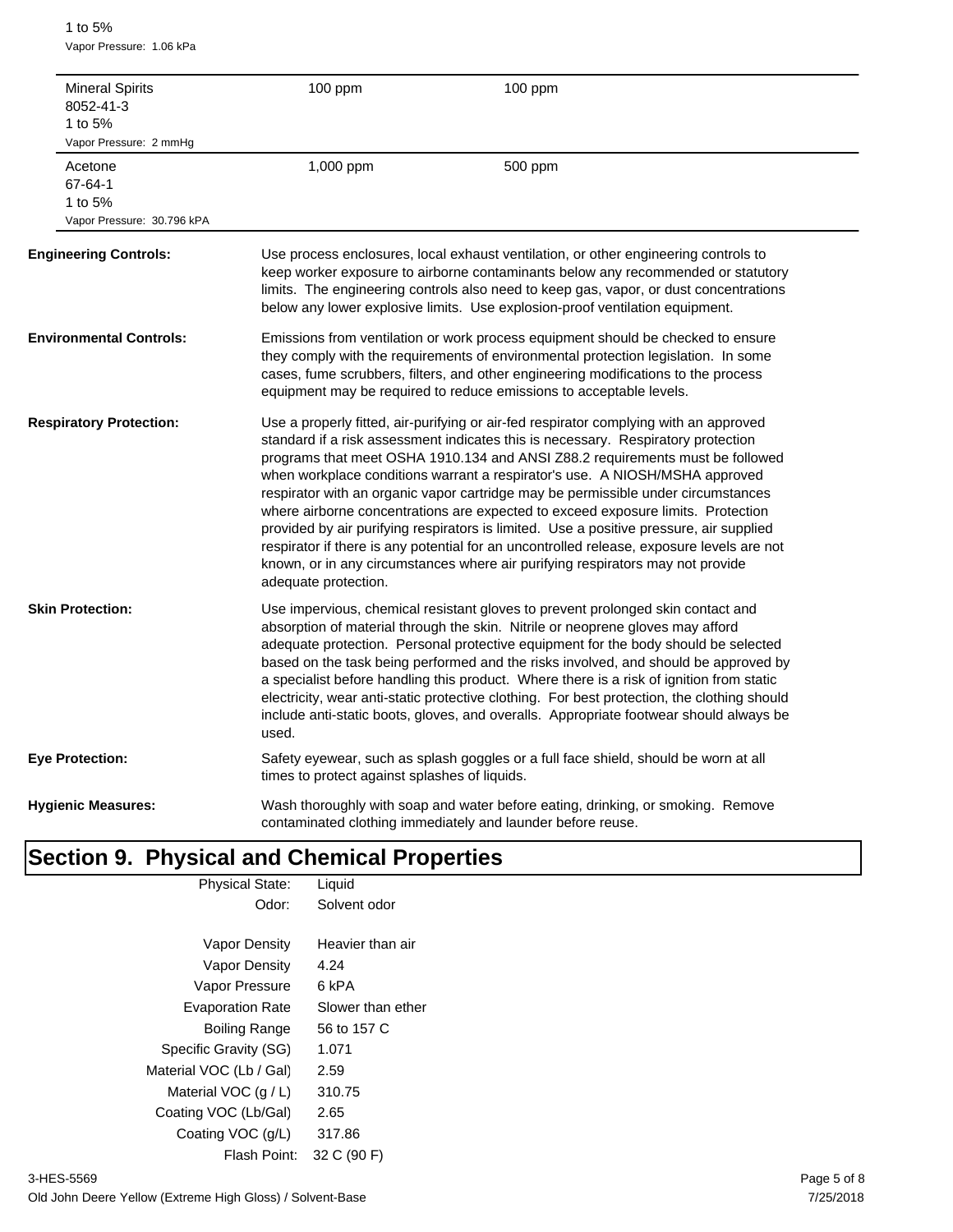Autoignition: Will not occur LEL: 1.0 % UEL: 12.8 % Partition Coefficient, Not available n-octanol/water: Auto-ignition temperature: Not available

## **Section 10. Stability and Reactivity**

| <b>Conditions to Avoid:</b>      | Avoid temperatures above 120 degrees Fahrenheit. Avoid all possible sources of<br>ignition. Do not pressurize, cut, weld, braze, drill, or expose containers to heat. Do not<br>allow vapor to accumulate in low or confined areas. Avoid contact with strong acid and<br>strong bases. |  |
|----------------------------------|-----------------------------------------------------------------------------------------------------------------------------------------------------------------------------------------------------------------------------------------------------------------------------------------|--|
| Incompatibility:                 | Incompatible with strong oxidizing agents.                                                                                                                                                                                                                                              |  |
| <b>Hazardous Decomposition:</b>  | By open flame, carbon monoxide and carbon dioxide. When heated to decomposition,<br>product emits acrid smoke and irritating fumes. Contains solvents which may form<br>carbon monoxide, carbon dioxide, and formaldehyde.                                                              |  |
| <b>Hazardous Polymerization:</b> | Will not occur under normal conditions.                                                                                                                                                                                                                                                 |  |
| Stability:                       | The product is stable.                                                                                                                                                                                                                                                                  |  |

## **Section 11. Toxicological Information**

| <b>Effects of Over-Exposure</b> |                                                                                                                                                                                                                                                                                                                                                                                                                                                                                                                                                                                                                                                                                                                                                                                                                                                                                                                                                                                                                                                                                                                                                                                                                                                                                                                                                                                                                                                                                                                                                                                                                                                                                                                                                                                                                                                       |
|---------------------------------|-------------------------------------------------------------------------------------------------------------------------------------------------------------------------------------------------------------------------------------------------------------------------------------------------------------------------------------------------------------------------------------------------------------------------------------------------------------------------------------------------------------------------------------------------------------------------------------------------------------------------------------------------------------------------------------------------------------------------------------------------------------------------------------------------------------------------------------------------------------------------------------------------------------------------------------------------------------------------------------------------------------------------------------------------------------------------------------------------------------------------------------------------------------------------------------------------------------------------------------------------------------------------------------------------------------------------------------------------------------------------------------------------------------------------------------------------------------------------------------------------------------------------------------------------------------------------------------------------------------------------------------------------------------------------------------------------------------------------------------------------------------------------------------------------------------------------------------------------------|
| <b>Eye Contact:</b>             | Causes serious eye irritation.                                                                                                                                                                                                                                                                                                                                                                                                                                                                                                                                                                                                                                                                                                                                                                                                                                                                                                                                                                                                                                                                                                                                                                                                                                                                                                                                                                                                                                                                                                                                                                                                                                                                                                                                                                                                                        |
| <b>Skin Contact:</b>            | Prolonged or repeated skin contact may cause irritation. Allergic reactions are<br>possible.                                                                                                                                                                                                                                                                                                                                                                                                                                                                                                                                                                                                                                                                                                                                                                                                                                                                                                                                                                                                                                                                                                                                                                                                                                                                                                                                                                                                                                                                                                                                                                                                                                                                                                                                                          |
| Inhalation:                     | Harmful if inhaled. High gas, vapor, mist, or dust concentrations may be harmful if<br>inhaled. Avoid breathing fumes, spray, vapors, or mist. May cause headaches and<br>dizziness. High vapor concentrations are irritating to the eyes, nose, throat, and lungs.<br>Prolonged or excessive inhalation may cause respiratory tract irritation.                                                                                                                                                                                                                                                                                                                                                                                                                                                                                                                                                                                                                                                                                                                                                                                                                                                                                                                                                                                                                                                                                                                                                                                                                                                                                                                                                                                                                                                                                                      |
| Ingestion:                      | Harmful or fatal if swallowed. Aspiration hazard if swallowed; can enter lungs and<br>cause damage.                                                                                                                                                                                                                                                                                                                                                                                                                                                                                                                                                                                                                                                                                                                                                                                                                                                                                                                                                                                                                                                                                                                                                                                                                                                                                                                                                                                                                                                                                                                                                                                                                                                                                                                                                   |
| <b>Chronic Hazards:</b>         | High concentrations may lead to central nervous system effects (drowsiness,<br>dizziness, nausea, headaches, paralysis, burred vision) and damage. Reports have<br>associated repeated and prolonged occupational overexposure to solvents with<br>permanent brain and nervous system damage. Contains carbon black pigment.<br>Chronic inflammation, lung fibrosis, and lung tumors have been observed in<br>experimental tests involving rats exposed to excessive concentrations of carbon black<br>and several insoluble dust particles for long periods of time. Tumors have not been<br>observed in other species under similar circumstances. Epidemiological studies of<br>North American workers show no evidence of clinically significant negative health<br>effects from occupational exposure to carbon black. Carbon black is listed as a Group<br>2B - Possibly Carcinogenic to Humans, by IARC and is proposed to be listed as A4 -<br>Not Classified as a Human Carcinogen by the American Conference of Governmental<br>Industrial Hygienists. Significant exposure is unlikely during typical application of this<br>product by roller or brush. Risk of overexposure depends on the duration and level of<br>exposure to dust from such processes as repeated sanding of dried surfaces, or<br>inhalation of spray mist, and the actual concentration of carbon black in the product<br>formula.<br>Product contains titanium dioxide, which is listed as a Group 2B - Possibly<br>Carcinogenic to Humans by IARC. No significant exposure to titanium dioxide is<br>anticipated while using this product, in which titanium dioxide is bound to other<br>materials including resin and other pigments, during brush or rolling application.<br>Overexposure risks depend on duration and level of exposure to dust, such as from |
|                                 | repeated sanding of this product's dried film, or inhalation of spray mist, and the actual<br>concentration of titanium dioxide in the product formula. For additional information,                                                                                                                                                                                                                                                                                                                                                                                                                                                                                                                                                                                                                                                                                                                                                                                                                                                                                                                                                                                                                                                                                                                                                                                                                                                                                                                                                                                                                                                                                                                                                                                                                                                                   |
|                                 |                                                                                                                                                                                                                                                                                                                                                                                                                                                                                                                                                                                                                                                                                                                                                                                                                                                                                                                                                                                                                                                                                                                                                                                                                                                                                                                                                                                                                                                                                                                                                                                                                                                                                                                                                                                                                                                       |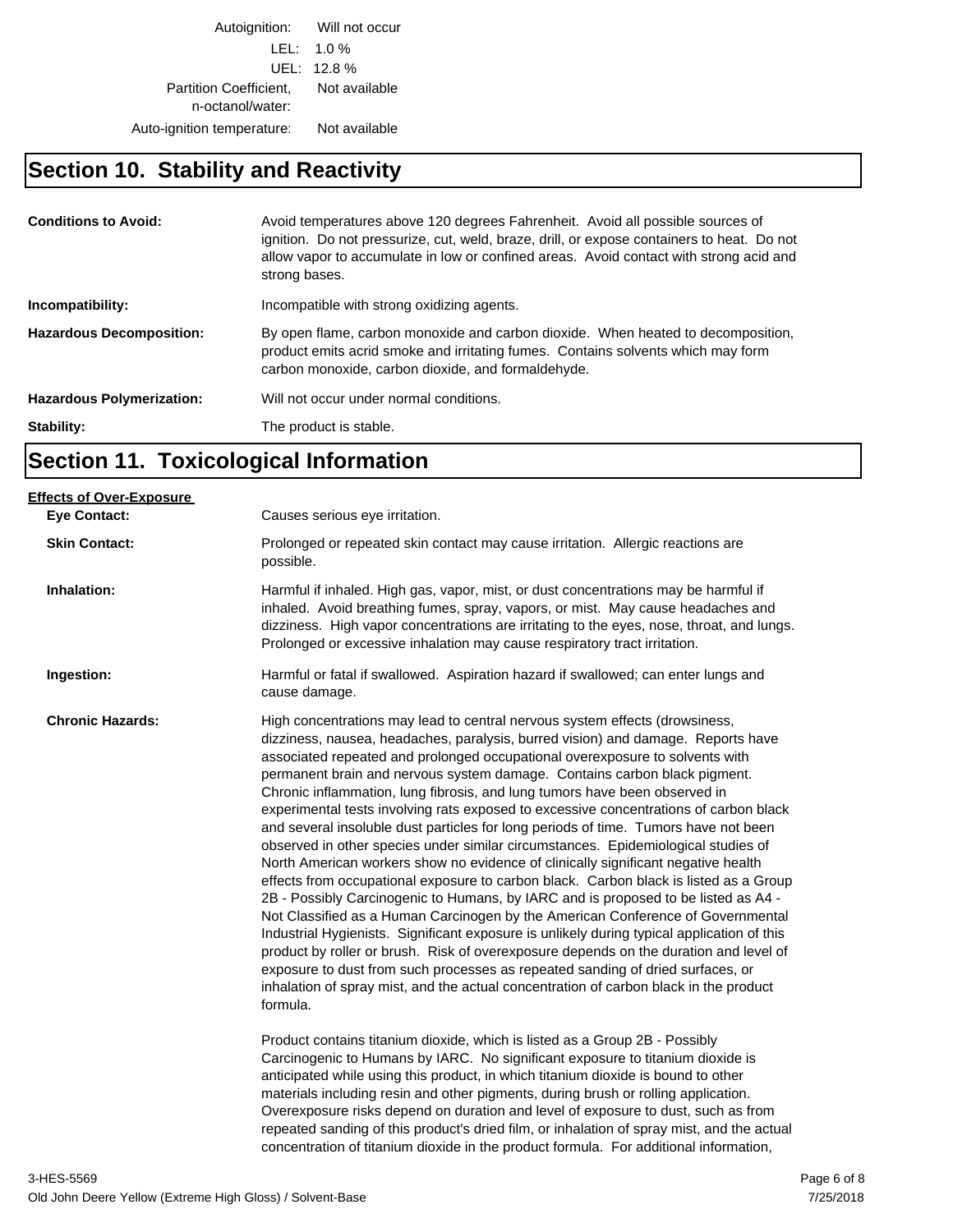refer to IARC Monograph, Volume 93, 2010. **Primary Routes of Entry:** Eye contact, ingestion, inhalation, absorption through the skin, skin contact.

Acute Toxicity Values: **Acute effects of this product have not been tested.** Available data on individual components, if any, will be listed below.

### **Section 12. Ecological Information**

**Ecological Information:** Product is a mixture of listed components.

#### **Section 13. Disposal Information**

#### **Disposal Considerations:** The generation of waste should be avoided or minimized wherever possible. Disposal of this product, solutions, and any by-products should at all times comply with relevant environmental protection regulations and waste disposal regulations, in addition to any local or regional restrictions which may be in effect. Surplus and non-recyclable products should be disposed of via a licensed waste disposal contractor. Waste should not be disposed of untreated to the sewer unless fully compliant with the requirements of all authorities with jurisdiction. Waste packaging should be recycled whenever possible. Incineration or landfill should only be considered when recycling is not feasible. Take care when handling empty containers as they may retain some residual product. Vapor from residue may create a flammable or explosive atmosphere within the used container. Do not expose empty containers to heat or sparks, and do not weld, cut, or grind used containers unless they have been thoroughly cleaned. Avoid contact of spilled material with soil, waterways, drains, and sewer systems.

#### **Section 14. Transport Information**

|                          | Domestic (US DOT) | <b>International (IMDG)</b> | Air (IATA) | Canada (TDG) |
|--------------------------|-------------------|-----------------------------|------------|--------------|
| <b>UN Number:</b>        | 1263              | 1263                        | 1263       | 1263         |
| <b>UN Shipping Name:</b> | Paint             | Paint                       | Paint      | Paint        |
| <b>Hazard Class:</b>     | 3                 | 3                           | 3          | 3            |
| <b>Packing Group:</b>    | Ш                 | Ш                           |            |              |
| <b>Limited Quantity:</b> | Yes               | Yes                         | Yes        | Yes          |

**Special Considerations:** The presence of a shipping description for a particular mode of transport does not indicate that the product is packaged suitably for that mode of transport. All packaging should be reviewed for suitability prior to shipment, so that compliance with applicable regulations can be ensured. Compliance with all applicable regulations is the sole responsibility of the person offering the product for transport. Persons loading and unloading dangerous goods should be trained in all the risks associated with the substances at hand, and on all actions to be taken in case of an emergency situation.

#### **Section 15. Regulatory Information**

| <b>U.S. Federal Regulations</b><br><b>CERCLA - SARA Hazard</b><br>Category: | This product has been reviewed according to the EPA hazard categories promulgated by<br>Sections 311 and 312 of the Superfund Amendment and Reauthorization Act of 1986,<br>known as SARA Title III, and is considered to meet the following categories under<br>applicable conditions: |  |  |  |
|-----------------------------------------------------------------------------|-----------------------------------------------------------------------------------------------------------------------------------------------------------------------------------------------------------------------------------------------------------------------------------------|--|--|--|
| <b>SARA Section 313:</b>                                                    | Fire Hazard, Acute Health Hazard, Chronic Health Hazard<br>This product contains the following substances subject to the reporting requirements of<br>Section 313 of Title III of the Superfund Amendment and Reauthorization Act of 1986 as                                            |  |  |  |
|                                                                             | well as 40 CFR Section 372:                                                                                                                                                                                                                                                             |  |  |  |